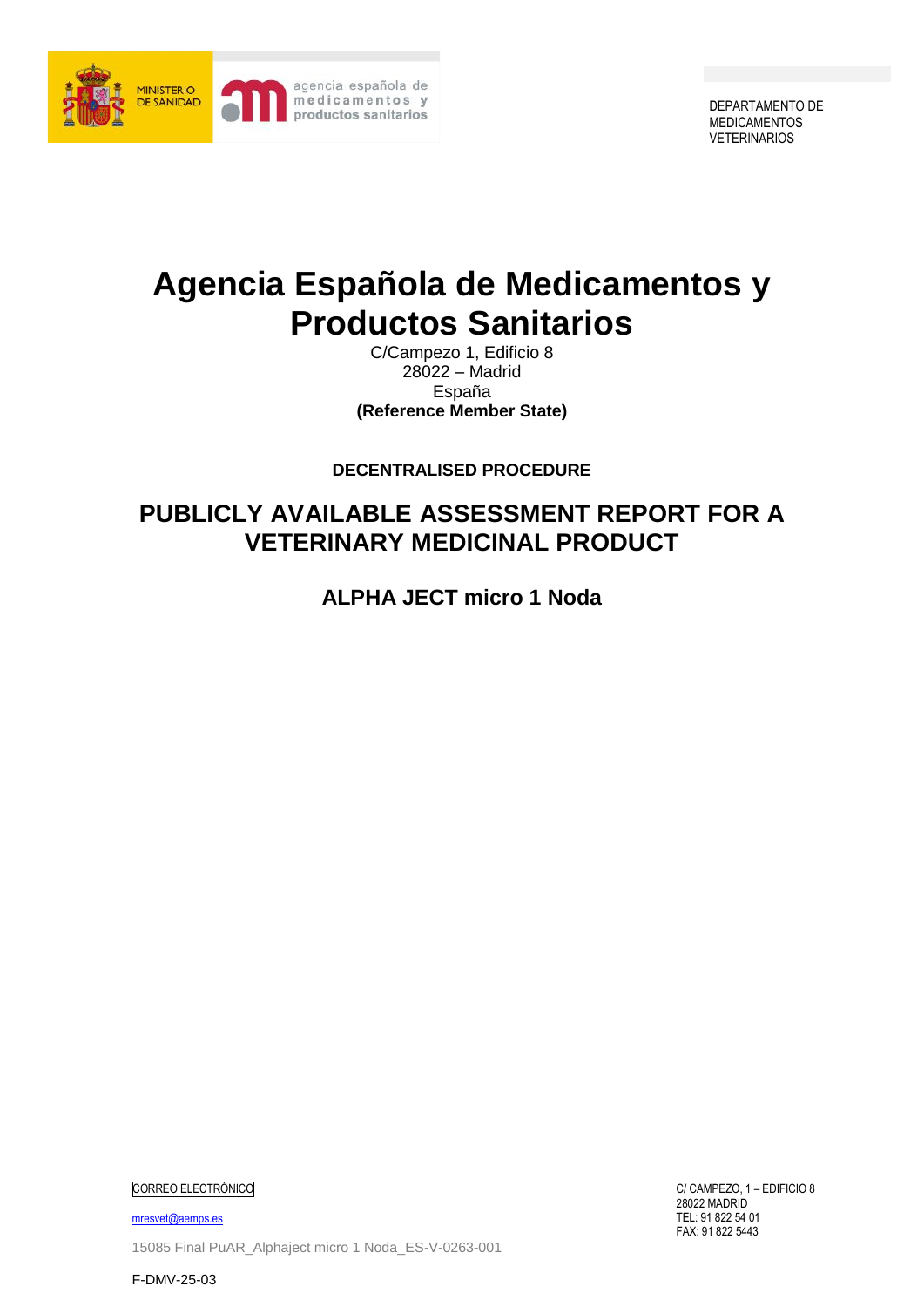

## **PRODUCT SUMMARY**

| EU Procedure number                       | ES/V/0263/001/DC                                                                                                                |
|-------------------------------------------|---------------------------------------------------------------------------------------------------------------------------------|
| Name, strength and<br>pharmaceutical form | ALPHA JECT micro 1 Noda, emulsion for injection<br>for sea bass                                                                 |
| Applicant                                 | PHARMAQ AS                                                                                                                      |
|                                           | Harbitzalleen 2A, Oslo                                                                                                          |
|                                           | 0275 Norway                                                                                                                     |
| Active substance(s)                       | Inactivated Red-spotted Grouper Nervous Necrosis<br>Virus (RGNNV) strain ALV1107 $\geq$ 0.07 antigenicity<br>units <sup>1</sup> |
|                                           | <sup>1</sup> quantity of antigen measured in vaccine<br>(short<br>version AgU)                                                  |
| ATC Vet code                              | $Q$ 110 $X$                                                                                                                     |
| <b>Target species</b>                     | Sea bass (Dicentrarchus labrax)                                                                                                 |
| Indication for use                        | For active immunisation of sea bass to reduce<br>mortality caused by Red-spotted Grouper Nervous<br>Necrosis Virus (RGNNV).     |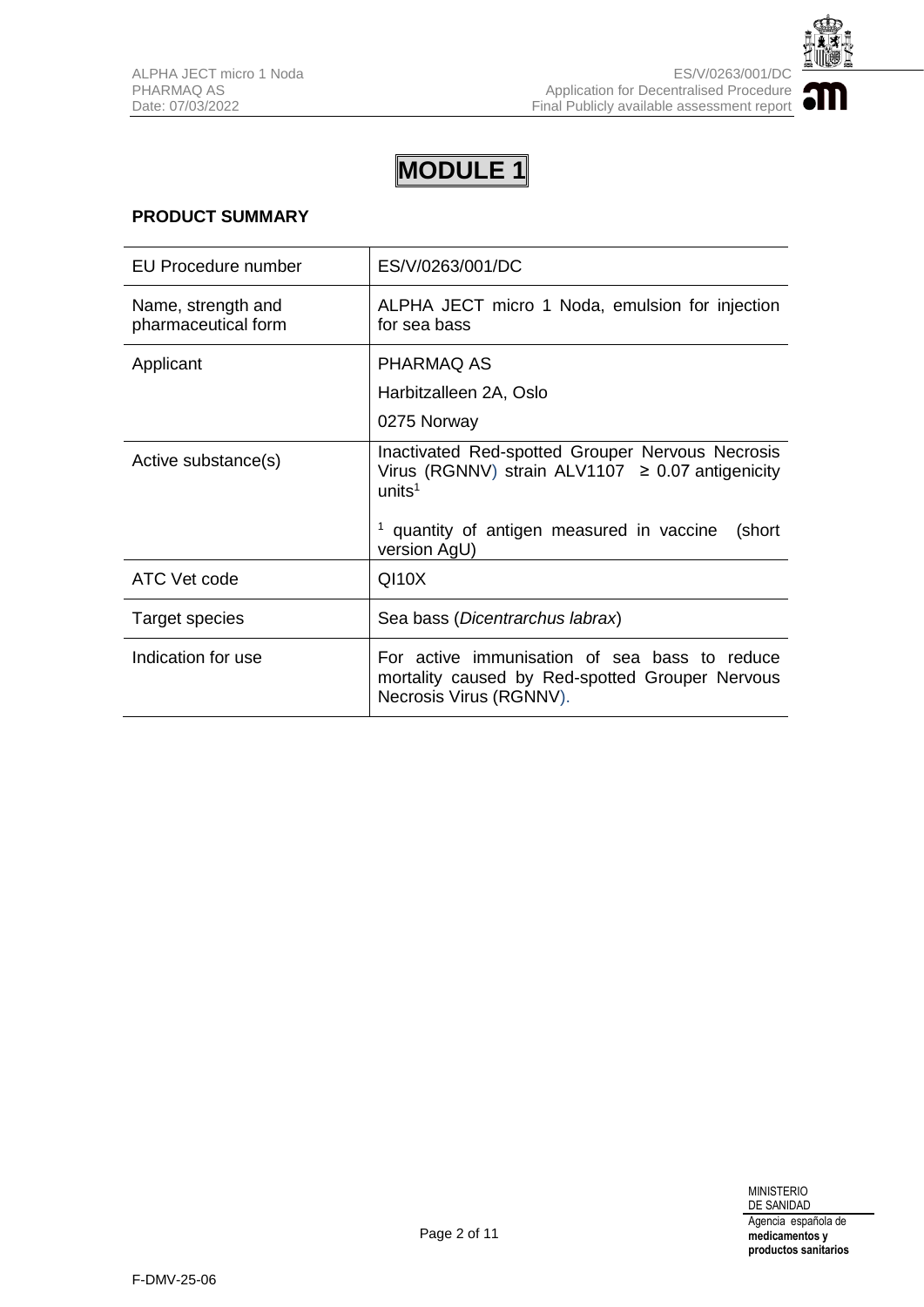

The Summary of Product Characteristics (SPC) for this product is available on the Heads of Medicines Agencies website [\(http://www.hma.eu\)](http://www.hma.eu/).

> MINISTERIO DE SANIDAD Agencia española de **medicamentos y productos sanitarios**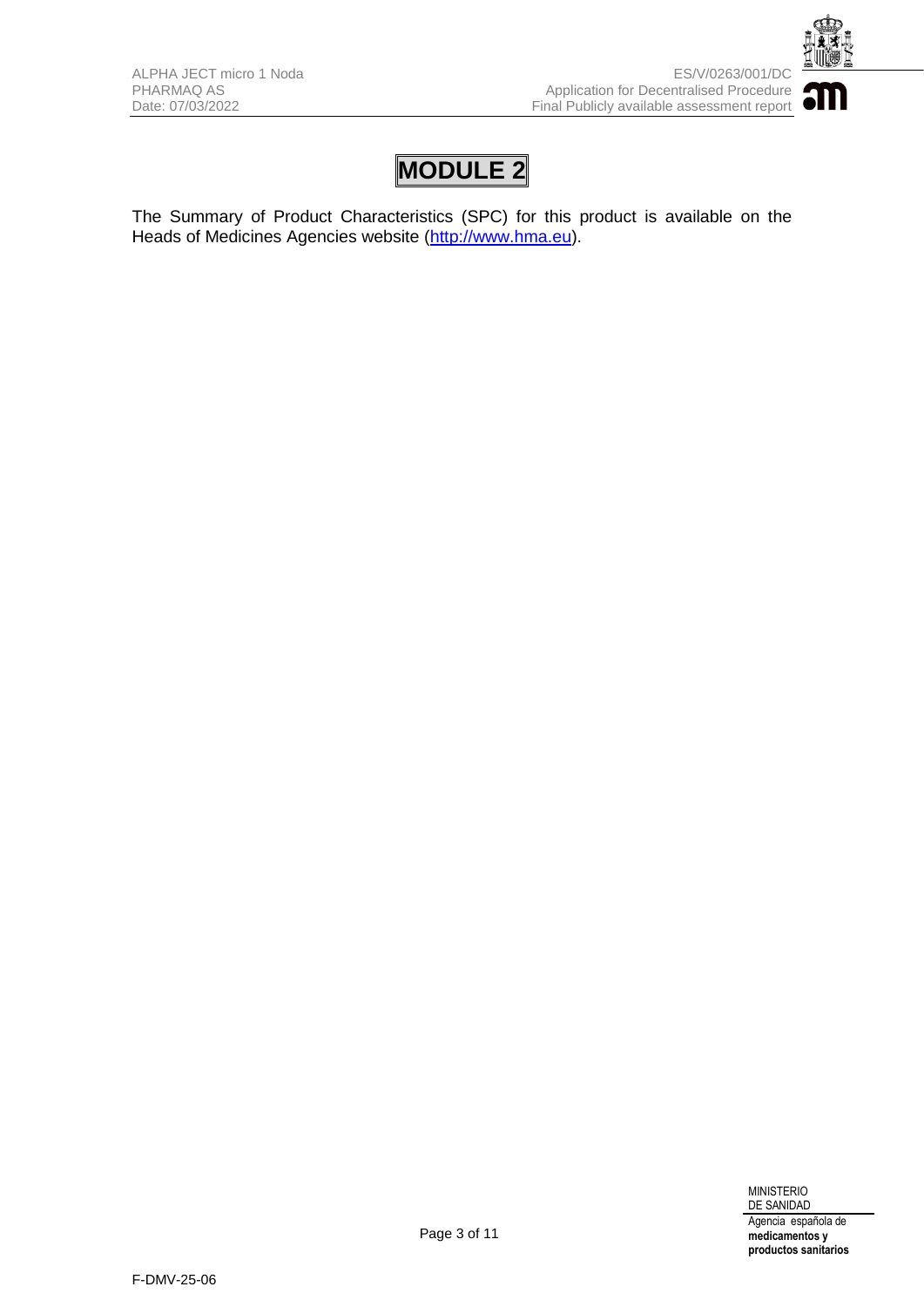

## **PUBLIC ASSESSMENT REPORT**

| Legal basis of original                                                      | Decentralised application in accordance with Article |
|------------------------------------------------------------------------------|------------------------------------------------------|
| application                                                                  | 12.3 of Directive 2001/82/EC as amended.             |
| Date of completion of the<br>original decentralised<br>procedure             | D <sub>210</sub> : 20/9/2017                         |
| Date product first authorised<br>in the Reference Member<br>State (MRP only) | N/A                                                  |
| Concerned Member States for                                                  | Original CMS (PDC): EL, HR, IT                       |
| original procedure                                                           | New CMS (RUP-1st wave): FR                           |

## **I. SCIENTIFIC OVERVIEW**

The product is produced and controlled using validated methods and tests, which ensure the consistency of the product released on the market.

It has been shown that the product can be safely used in the target species; the slight reactions observed are indicated in the SPC.

The product is safe for the user, and for the environment, when used as recommended. The efficacy of the product was demonstrated according to the claims made in the SPC.

The overall risk/benefit analysis is in favour of granting a marketing authorisation.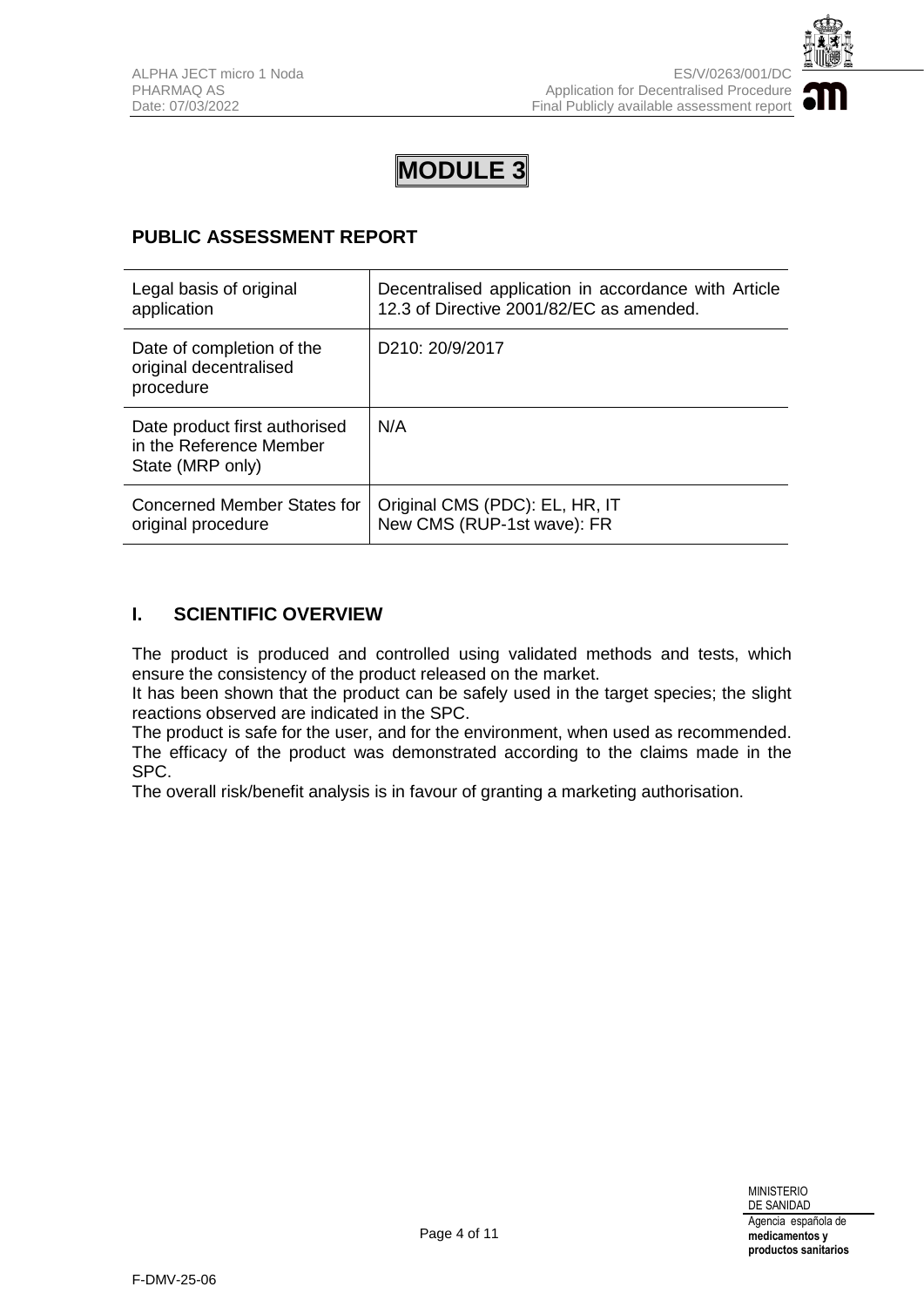

## **II. QUALITY ASPECTS**

#### *A. Qualitative and quantitative particulars*

The vaccine is presented as an emulsion for injection.

Each dose (0.05 ml) of the product contains  $\geq$  0.07 antigenicity units (quantity of antigen measured in vaccine) of inactivated Red-spotted Grouper Nervous Necrosis Virus (RGNNV) strain ALV1107 as active substance, liquid paraffin (mineral oil ) as adjuvant and sorbitan oleate and polysorbate 80 as emulsifiers.

The container is a 250 ml or 500 ml sterile UVO injection bag made of a multilayer plastic foil.

The containers comprise three components: the bag, the giving port with a rubber stopper and the filling tube.

The particulars of the containers and controls performed are provided and conform to the regulation.

The choice of the, vaccine strain and formulation as well as the absence of preservative is justified.

The inactivation process and the detection limit of the control of inactivation are correctly validated.

The product is an established pharmaceutical form and its development is adequately described in accordance with the relevant European guidelines.

#### *B. Method of Preparation of the Product*

The product is manufactured fully in accordance with the principles of good manufacturing practice from a licensed manufacturing site*.*

Process validation data on the product have been presented in accordance with the relevant European guidelines.

#### *C. Control of Starting Materials*

The active substance is the inactivated Red-spotted Grouper Nervous Necrosis Virus (RGNNV) strain ALV1107. The active substance is manufactured in accordance with the principles of good manufacturing practice

The active substance specification is considered adequate to control the quality of the material. Batch analytical data demonstrating compliance with this specification have been provided.

Starting materials of non-biological origin used in production comply with pharmacopoeia monographs.

Biological starting materials used are in compliance with the relevant Ph. Eur. Monographs and guidelines and are appropriately screened for the absence of extraneous agents according to the Ph. Eur and Guidelines.

The master and working seeds have been produced according to the Seed Lot System as described in the relevant guideline.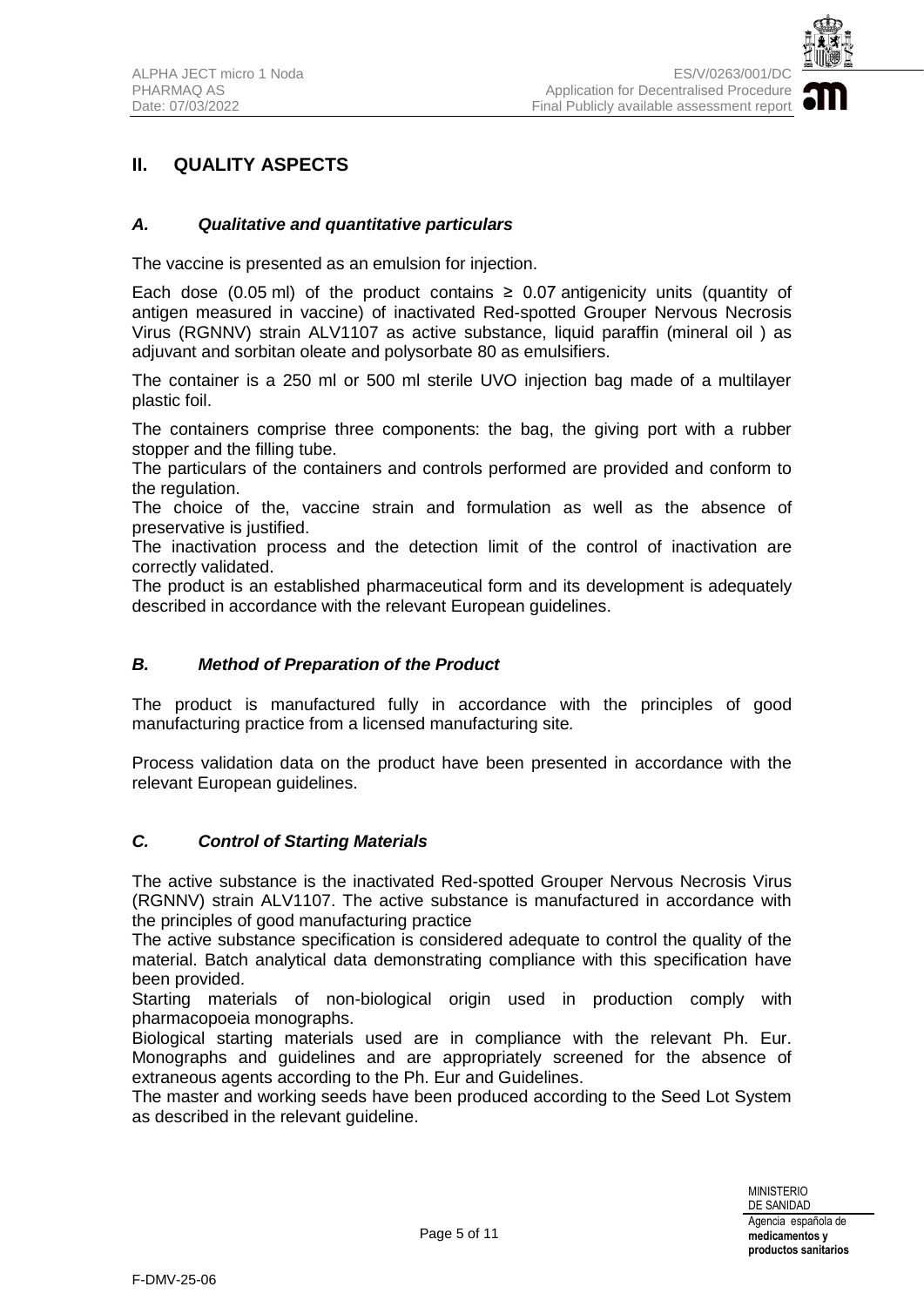

## *D. Control tests during production*

The tests performed during production are described and according to the MUMS guideline (EMA/CVMP/IWP/123243/2006-Rev.2), results from in-process control tests performed on one R&D batch and one production batch of VNNV antigen are provided.

## *E. Control Tests on the Finished Product*

The tests performed on the final product conform to the relevant requirements; any deviation from these requirements is justified. The tests include in particular general characteristics of the product (appearance, centrifugation, and viscosity), identity and assay of the active substance (potency) and excipients (free formaldehyde), potency, and sterility.

Batch potency test is performed by an "in vitro" method, in line with 3Rs requirements.

The demonstration of the batch to batch consistency is based on the results of two consecutive production runs (R&D batches allowed) according to the MUMS guideline (EMA/CVMP/IWP/123243/2006-Rev.2).

Results from control tests on the finished product for two R&D batches and one production batch, manufactured according to Part 2B of the vaccine module, are provided.

### *F. Stability*

Stability data on the active substance have been provided in accordance with applicable European guidelines, demonstrating the stability of the active substance when stored under the approved conditions.

Stability data on the finished product have been provided in accordance with applicable European guidelines, demonstrating the stability of the product throughout its shelf life when stored under the approved conditions.

Satisfactory data have been provided to justify a shelf life of 30 months at 2-8°C for the storage of the vaccine.

The in-use shelf-life of the broached vaccine is supported by the data provided. Shelf life after first opening the immediate packaging is 10 hours.

#### *G. Other Information*

*Non applicable.*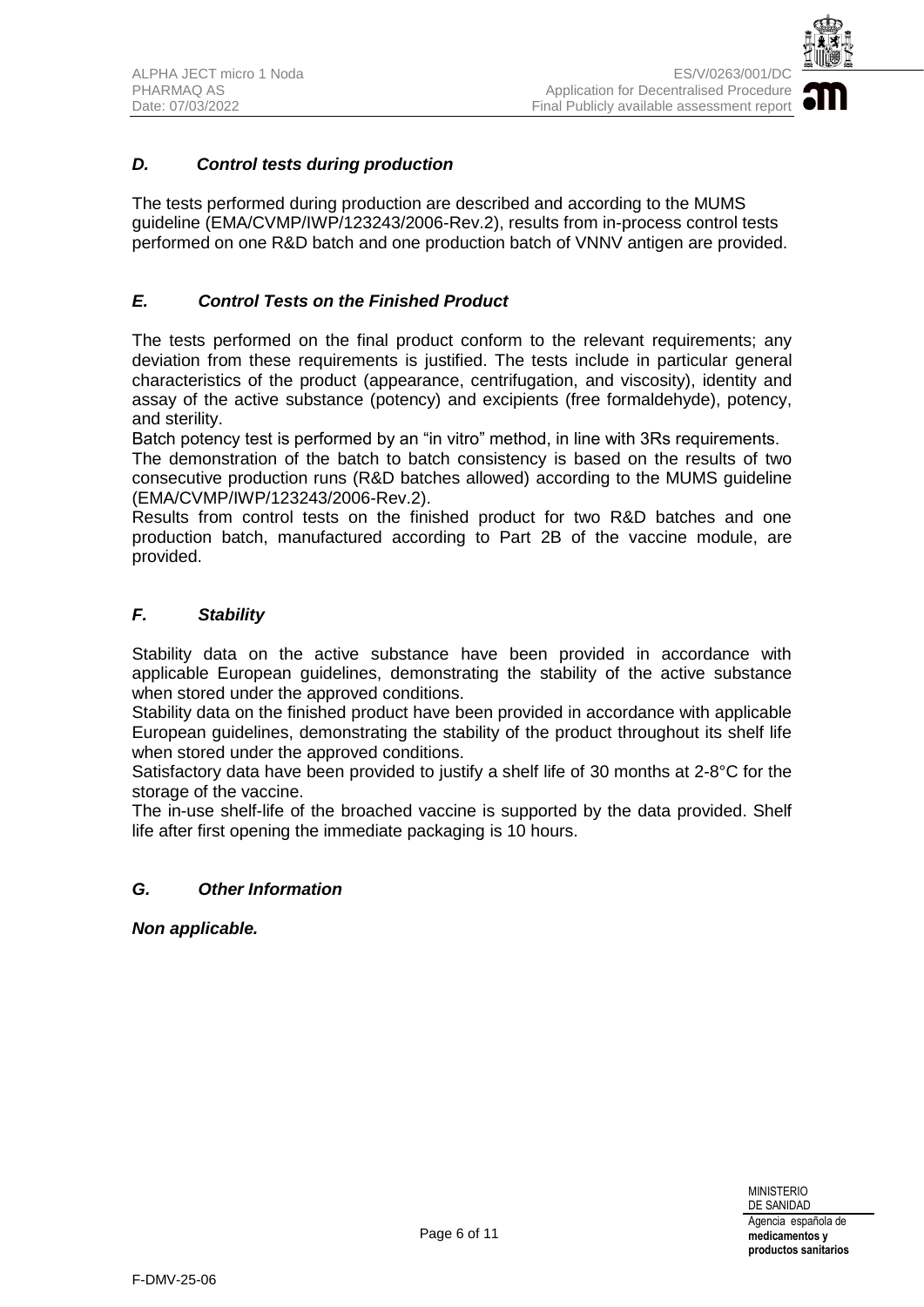

## **III. SAFETY ASSESSMENT**

ALPHA JECT micro 1 Noda contains formaldehyde inactivated Red spotted Grouper Necrosis Virus (RGNNV) and it is formulated with a mineral oil adyuvant. It is indicated for the active immunisation of sea bass (*Dicentrarchus labrax*) to reduce mortality caused by Viral Nervous Necrosis (VNN).

The recommended dose volume is 0.05 ml per fish weighing a minimum of 12 g at the time of vaccination.

Six different batches were used for the safety assessment.

#### **Record of the claims of the SPC**

- Contraindications: none
- Special warnings for each target species: "Due to handling, vaccination may be followed by temporary reduced appetite".
- Special precautions for use: standard wording for mineral oil adyuvanted vaccine (section 4.5)
- Adverse reactions (frequency and seriousness): Oil adjuvants are associated with increased risk of local reactions in the form of adhesions in the abdomen and pigmentation on the viscera in fishes.
	- *Very common (> 1/10):* 
		- At 12 months, mild abdominal adhesions have been shown in laboratory studies.
		- At 12 months, small amounts of melanin, seen as few spots covering very limited areas of the viscera often close to the injection site have been observed in laboratory studies. "Oil adjuvants are associated with increased risk of local reactions in the form of adhesions in the abdomen and pigmentation on the viscera in fishes.

#### *Laboratory trials*

The safety of the administration of one dose in the target animal is demonstrated. The investigation was performed according to the recommendations of Directive 2001/82/EC as amended and the relevant guidelines.

| <b>Study</b>                                                     | Nº of fish | Type of study                                                                                 | <b>Results</b>                                                                                                   |
|------------------------------------------------------------------|------------|-----------------------------------------------------------------------------------------------|------------------------------------------------------------------------------------------------------------------|
| Verify that vaccination<br>does not give positive<br>PCR result. | 150        |                                                                                               | Vaccination does not give<br>positive PCR result.                                                                |
| Standard safety<br>assessment 3 and 6<br>week post vaccination.  | 1215       | Local reactions post vaccination,<br>mortality, abnormal behaviour and<br>weight was recorded | No mortality and no<br>abnormal behaviour<br>Mild abdominal adhesions<br>Limited melanisation on<br>the viscera. |
| Standard safety<br>assessment 3 and 6<br>week post vaccination   | 585        | Local reactions post vaccination,<br>mortality, abnormal behaviour and<br>weight was recorded | No mortality and no<br>abnormal behaviour<br>Mild abdominal adhesions<br>Limited melanisation on                 |

**productos sanitarios**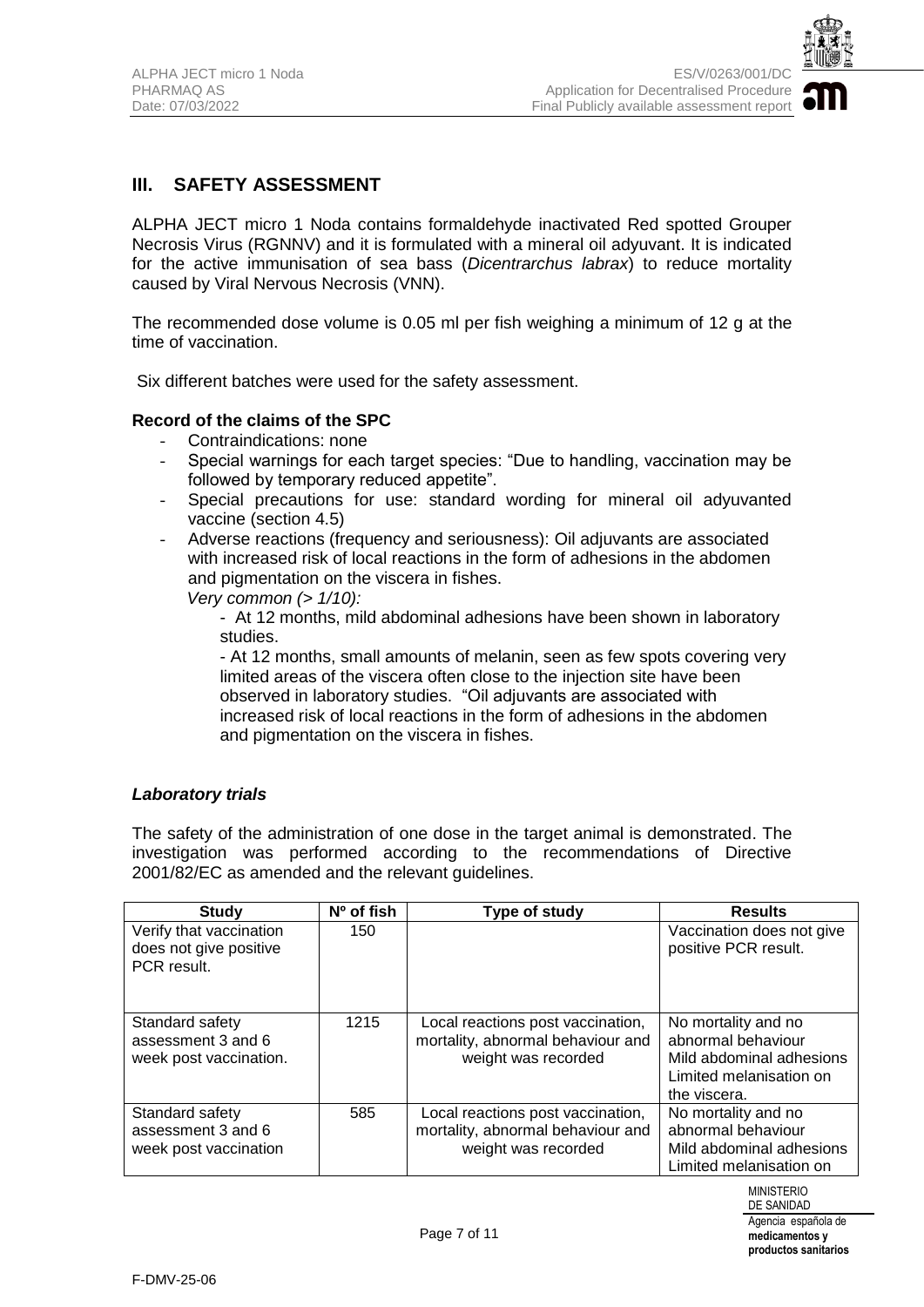

|                                                                                        |     |                                                                                                | the viscera.                                                                                                     |
|----------------------------------------------------------------------------------------|-----|------------------------------------------------------------------------------------------------|------------------------------------------------------------------------------------------------------------------|
| Primary objective efficacy<br>but long term local<br>reactions assessed (12<br>months) | 218 | Local reactions post vaccination,<br>mortality, abnormal behaviour and<br>weight was recorded. | No mortality and no<br>abnormal behaviour<br>Mild abdominal adhesions<br>Limited melanisation on<br>the viscera. |
| Primary objective efficacy<br>but long term local<br>reactions assessed (6<br>months). | 220 | Local reactions post vaccination,<br>mortality, abnormal behaviour and<br>weight was recorded. | No mortality and no<br>abnormal behaviour<br>Mild abdominal adhesions<br>Limited melanisation on<br>the viscera. |

No specific overdose study has been performed (it can be omitted according to Ph. Eur 5.2.6. *Evaluation of safety of veterinary vaccines and immunosera*).

No investigation of effect on reproductive performance was conducted because the vaccine is not intended for this category of animals. The starting materials from which the product is derived is not considered a potential risk factor.

There are no data suggesting that this product might adversely affect the immune system of the vaccinated animal therefore a specific study was not carried out.

The vaccine is inactivated and thus the specific tests to be performed for live vaccines are not applicable.

No MRL is required for any excipient of the vaccine according to Commission Regulation (EU) 37/2010. Based on this information, no withdrawal period is proposed.

No specific assessment of the interaction of this product with other medicinal product was made. Therefore, an appropriate warning in the SPC is included.

#### *Field studies*

According to MUMS Guideline, if sufficient laboratory studies are performed, field studies are not required.

#### *Environmental Assessment*

The applicant provided a first phase environmental risk assessment in compliance with the relevant guideline which showed that no further assessment is required.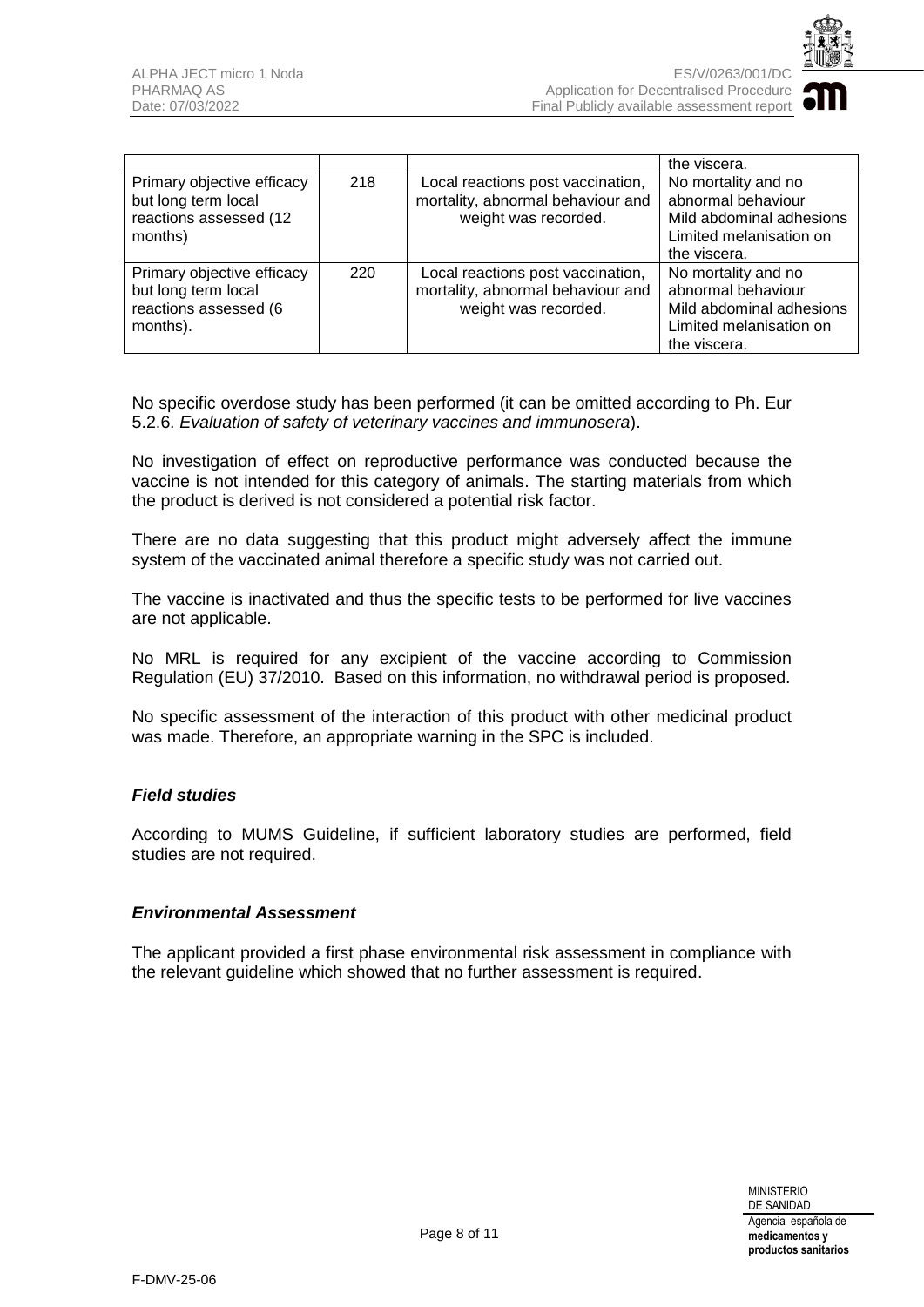

## **IV. CLINICAL ASSESSMENT (EFFICACY)**

ALPHA JECT micro 1 Noda, emulsion for injection for sea bass is an inactivated vaccine for sea bass.

ALPHA JECT micro 1 Noda is claimed for active immunisation of sea bass to reduce mortality caused by infection with Red-spotted Grouper Nervous Necrosis Virus (RGNNV). The onset of immunity occurs at 466 degree days post vaccination and duration of immunity is expected for 1 year.

Sea bass of a minimum weigh of 12 g should be vaccinated with a dose of 0.5 ml by intraperitoneal route. The fish should be anaesthetised prior to injection and it is recommended to starve the fish for a minimum of 24 hours before vaccination

## *IV.B Clinical Studies*

The efficacy of the vaccine has been demonstrated in laboratory studies in accordance with the relevant requirements which show that the vaccine reduce mortality caused by infection with RGNNV.

Onset of immunity is established at 466 degree days post-vaccination and duration of immunity has been established in 1 year.

#### *Laboratory trials:*

The laboratory trials have been performed in Sea bass of the recommended weight at vaccination by the recommended route of administration. A preliminary study to investigate the suitable challenge dose was carried out using unvaccinated fish. The following table shows a summary of the laboratory trials provided in the dossier:

| <b>Study</b>                                            | Type of study                                                                                                                                   | Nº of fish | <b>Results</b>                                                                    |
|---------------------------------------------------------|-------------------------------------------------------------------------------------------------------------------------------------------------|------------|-----------------------------------------------------------------------------------|
| Establishment of<br>challenge<br>the<br>dose            | After vaccination, challenge<br>with four different isolates and<br>with<br>different<br>challenge<br>dilutions of<br>the<br>choosen<br>isolate | 320        | Dilutions used in challenge<br>studies should range from<br>1:50000 to 1:200000   |
| Cross protection                                        | Intramuscular<br>challenge<br>against four different strains                                                                                    | 320        | Cross protection against<br>the four strains is shown                             |
| Efficacy<br>according to the<br>recommended<br>schedule | 6<br>Intramuscular<br>challenge<br>weeks post-vaccination                                                                                       | 600        | Fish vaccinated according<br>recommended<br>the.<br>to<br>schedule were protected |
| Efficacy<br>according to the<br>recommended<br>schedule | 6<br>Intramuscular<br>challenge<br>weeks post-vaccination                                                                                       | 500        | Fish vaccinated according<br>recommended<br>the.<br>to<br>schedule were protected |
| Efficacy<br>according<br>the<br>to                      | 5<br>Intramuscular<br>challenge<br>weeks post-vaccination                                                                                       | 200        | Fish vaccinated according<br>the<br>recommended<br>to                             |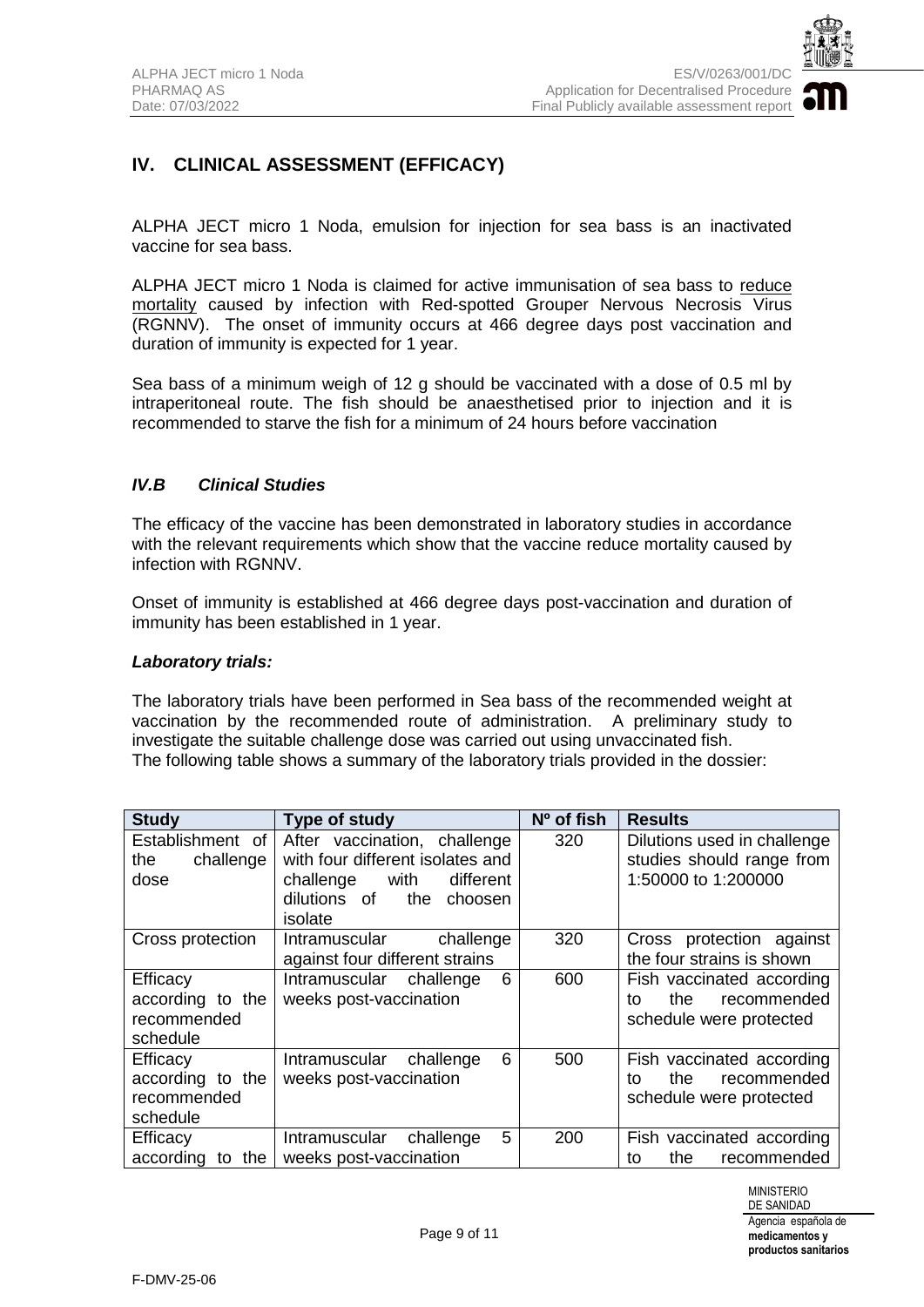

| recommended<br>schedule                                 |                                                                  |     | schedule were protected                                                                                |
|---------------------------------------------------------|------------------------------------------------------------------|-----|--------------------------------------------------------------------------------------------------------|
| Efficacy<br>according to the<br>recommended<br>schedule | 6<br>challenge<br><b>Intramuscular</b><br>weeks post-vaccination | 585 | Fish vaccinated according<br>recommended<br>the<br>tο<br>schedule were protected                       |
| οf<br>Onset<br>immunity                                 | 3<br>Intramuscular<br>challenge<br>weeks post-vaccination        | 160 | is<br>immunity<br>Onset<br>of<br>established at 3<br>weeks<br>post-vaccination<br>(466<br>degree days) |
| of<br>Duration<br>immunity                              | 51<br>Intramuscular<br>challenge<br>weeks post-vaccination       | 203 | Duration<br>immunity<br>0f<br>established<br>at<br>year<br>vaccination                                 |

### *Field Trials*

According to MUMS Guideline, if sufficient laboratory studies are performed, field studies are not required.

## **V . OVERALL CONCLUSION AND BENEFIT– RISK ASSESSMENT**

The data submitted in the dossier demonstrate that when the product is used in accordance with the Summary of Product Characteristics, the risk benefit profile for the target species is favourable and the quality and safety of the product for humans and the environment is acceptable.